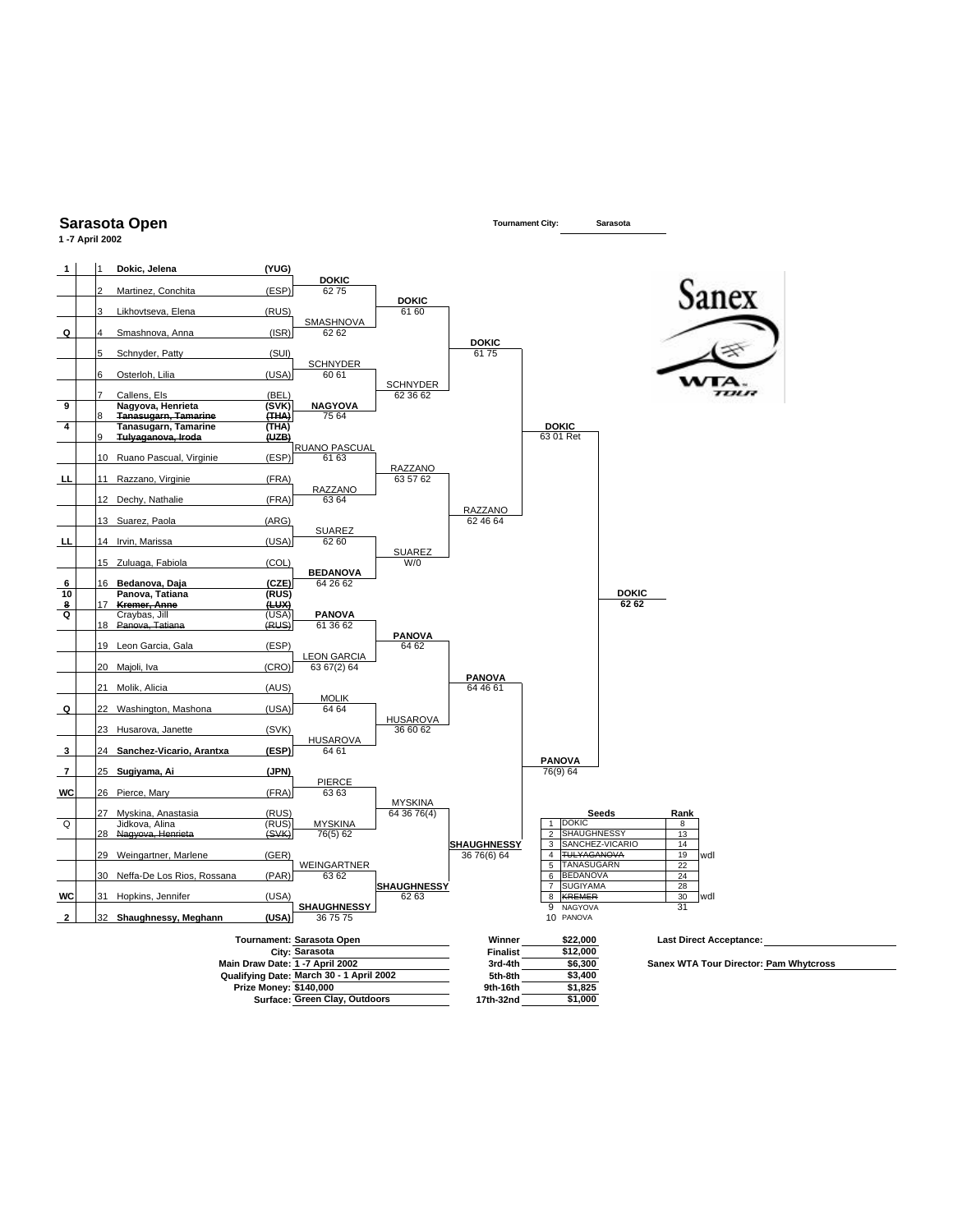|    |                | Sarasota Open<br>March 30 - 1 April 2002 |       | <b>Qualifying Singles</b> | <b>Tournament City:</b>    | Sarasota                 |          |       |
|----|----------------|------------------------------------------|-------|---------------------------|----------------------------|--------------------------|----------|-------|
| 1  | Ι1             | Smashnova, Anna                          | (ISR) |                           |                            |                          |          |       |
|    |                |                                          |       | <b>SMASHNOVA</b>          |                            |                          |          | Sanex |
|    | $\overline{2}$ | Pelletier, Marie-Eve                     | (CAN) | 76(5) 60                  | <b>SMASHNOVA</b>           |                          |          |       |
|    | 3              | Dominikovic, Evie                        | (AUS) |                           | 75 61                      |                          |          |       |
|    |                |                                          |       | <b>DOMINIKOVIC</b>        |                            |                          |          |       |
|    | 4              | Glass, Andrea                            | (GER) | 36 64 64                  |                            | <b>SMASHNOVA</b>         |          |       |
| WC | 5              | Cargill, Ansley                          | (USA) |                           |                            | 63 62                    |          |       |
|    | 6              | Taylor, Sarah                            | (USA) | CARGILL<br>63 36 63       |                            |                          |          |       |
|    |                | Fusai, Alexandra                         | (FRA) |                           | <b>RAZZANO</b>             |                          |          |       |
|    |                | Fujiwara, Rika                           | (HPM) |                           | 63 62                      |                          |          |       |
|    | 8              | Razzano, Virginie                        | (FRA) | <b>RAZZANO</b><br>64 61   |                            |                          |          |       |
|    |                |                                          |       |                           |                            |                          |          |       |
|    | 9              | Irvin, Marissa                           | (USA) | <b>IRVIN</b>              |                            |                          |          |       |
|    | 10             | Foretz, Stephanie                        | (FRA) | 6363                      |                            |                          |          |       |
|    |                | Tatarkova, Elena                         | (UKR) |                           | <b>IRVIN</b>               |                          |          |       |
|    | 11             | Drake Maureen                            | (CAN) | <b>REEVES</b>             | 61 36 76(4)                |                          |          |       |
|    | 12             | Reeves, Samantha                         | (USA) | 6475                      |                            |                          |          |       |
|    | 13             |                                          |       |                           |                            | CRAYBAS<br>64 64         |          |       |
|    |                | Watson, Cindy                            | (AUS) | CRAYBAS                   |                            |                          |          |       |
|    | 14             | Craybas, Jill                            | (USA) | 6361                      |                            |                          |          |       |
|    |                | 15 Fernandez, Clarisa                    | (ARG) |                           | CRAYBAS<br>60 36 63        |                          |          |       |
|    |                |                                          |       | <b>FERNANDEZ</b>          |                            |                          |          |       |
|    | 16             | Svensson, Asa                            | (SWE) | 67(3) 76(5) 62            |                            |                          |          |       |
|    | 17             | Lamade, Bianka                           | (GER) |                           |                            |                          |          |       |
|    |                |                                          |       | WASHINGTON                |                            |                          |          |       |
|    | 18             | Washington, Mashona                      | (USA) | 62 36 63                  | <b>WASHINGTON</b>          |                          |          |       |
|    | 19             | Cho, Yoon Jeong                          | (KOR) |                           | 63 61                      |                          |          |       |
| WC | 20             | Dabek, Tiffany                           | (USA) | CHO<br>62 62              |                            |                          |          |       |
|    |                |                                          |       |                           |                            | WASHINGTON               |          |       |
|    | 21             | Koulikovskaya, Evgenia                   | (RUS) |                           |                            | 67(4) 75 62              |          |       |
|    | 22             | Palaversic-Coopersmith, Maja             | (CRO) | KOULIKOVSKAYA<br>64 62    |                            |                          |          |       |
|    |                |                                          |       |                           | KOULIKOVSKAYA              |                          |          |       |
|    | 23             | Arn, Greta                               | (GER) | ARN                       | 64 64                      |                          |          |       |
|    | 24             | Garbin, Tathiana                         | (ITA) | 63 64                     |                            |                          |          |       |
|    |                |                                          |       |                           |                            |                          |          |       |
|    | 25             | Jidkova, Alina                           | (RUS) | <b>JIDKOVA</b>            |                            |                          |          |       |
|    | 26             | Nefedova, Anna Eugenia                   | (RUS) | 61 63                     |                            |                          |          |       |
| WC |                | 27 Lucic, Mirjana                        | (CRO) |                           | <b>JIDKOVA</b><br>26 64 62 |                          |          |       |
|    |                |                                          |       | LUCIC                     |                            |                          |          |       |
|    | 28             | McQuillan, Rachel                        | (AUS) | 76(4) 36 75               |                            | <b>JIDKOVA</b>           |          |       |
|    | 29             | De Lone, Erika                           | (USA) |                           |                            | 6363                     |          |       |
|    |                |                                          |       | VAKULENKO                 |                            |                          |          |       |
|    | 30             | Vakulenko, Julia                         | (UKR) | 76(1) 06 62               | SALERNI                    |                          |          |       |
|    | 31             | Salerni, Maria Emila                     | (ARG) |                           | 76(3) 75                   | Seeds                    | Rank     |       |
|    | 32             | Hrdlickova, Kveta                        | (CZE) | SALERNI<br>46 62 61       |                            | 1 Smashnova              | 44<br>63 |       |
|    |                |                                          |       |                           |                            | 2 Irvin<br>3 Lamade      | 69       |       |
|    |                |                                          |       |                           |                            | Jidkova                  | 78       |       |
|    |                |                                          |       |                           |                            | 5 Svensson               | 79<br>80 |       |
|    |                |                                          |       |                           |                            |                          |          |       |
|    |                |                                          |       |                           |                            | 6 Garbin<br>7 Hrdlickova | 91       |       |

| Last Direct Acceptance: 148 - Fernandez | Tournament: Sarasota Open                | Winner    |       |
|-----------------------------------------|------------------------------------------|-----------|-------|
|                                         | City: Sarasota                           | Finalist  |       |
|                                         | Main Draw Date: 1 -7 April 2002          | 3rd-4th   |       |
| Sanex WTA Tour Director: Pam Whytcross  | Qualifying Date: March 30 - 1 April 2002 | 5th-8th   | \$550 |
|                                         | <b>Prize Money: \$140,000</b>            | 9th-16th  | \$300 |
|                                         | Surface: Green Clay, Outdoors            | 17th-32nd | \$175 |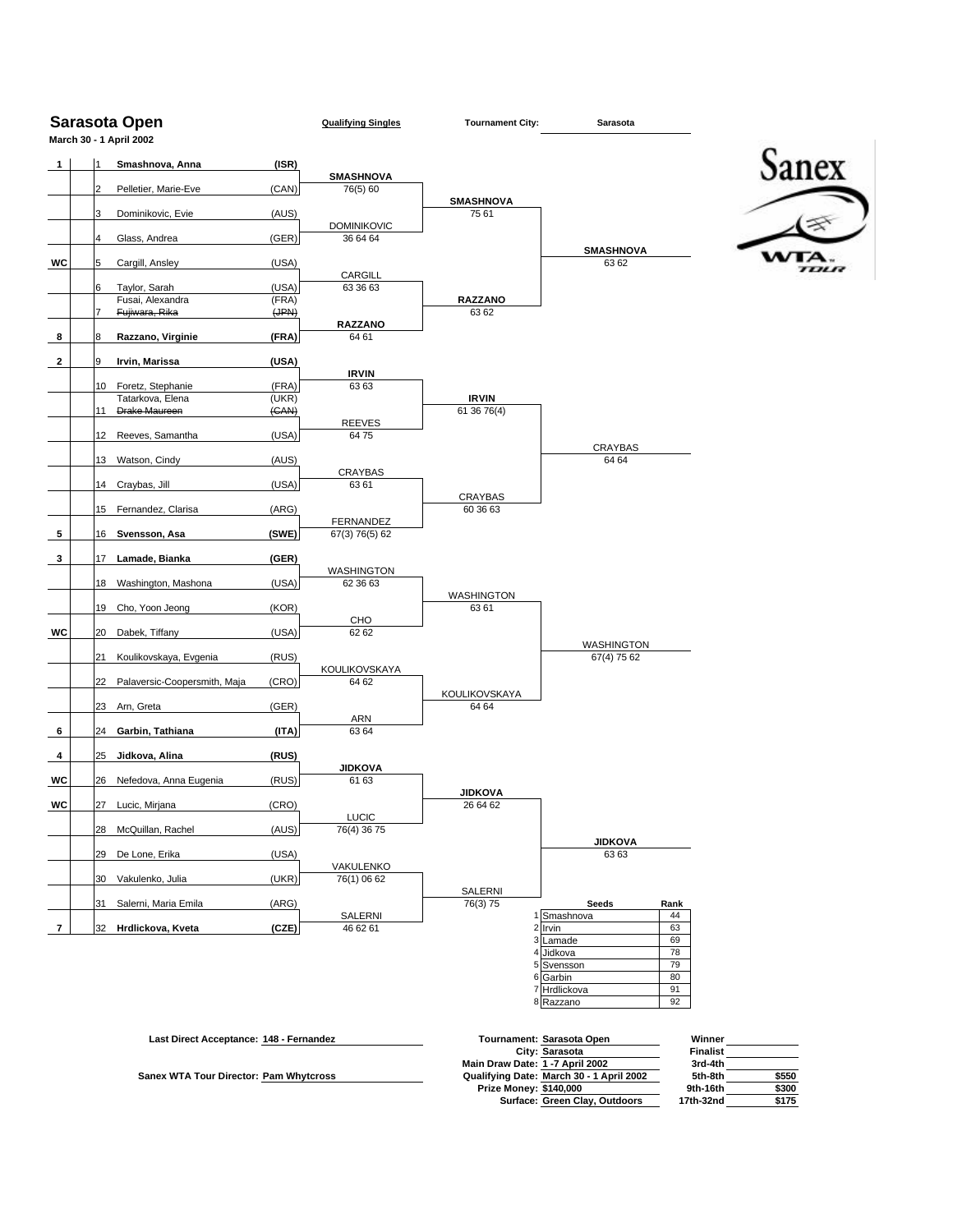| 1-7 April 2002 |     | Sarasota Open                                       |                            |                                               |                                   | <b>Tournament City:</b>  | <b>Sarasota</b>          |      |
|----------------|-----|-----------------------------------------------------|----------------------------|-----------------------------------------------|-----------------------------------|--------------------------|--------------------------|------|
| $\mathbf{1}$   |     | Ruano Pascual, Virginia/Paola Suarez                | (ESP/ARG)                  |                                               |                                   | Sanex                    |                          |      |
| <b>LL</b>      |     | Lamade, Bianka/Molik, Alicia                        | (GER/AUS)                  | <b>RUANO PASCUAL/SUAREZ</b>                   |                                   |                          |                          |      |
|                |     | Bedanova, Daja/Hrdlickova, Kveta                    | ( <i>CE</i> / <i>CZE</i> ) | 62 62                                         |                                   |                          |                          |      |
|                |     |                                                     |                            |                                               | <b>RUANO PASCUAL/SUAREZ</b>       |                          |                          |      |
|                | 13  | Sugiyama, Ai/Tatarkova, Elena                       | (JPN/UKR)                  |                                               | 60 62                             |                          |                          |      |
|                |     |                                                     |                            | SUGIYAMA/TATARKOVA                            |                                   | ,,,,,,                   |                          |      |
|                |     | 4 Nagyova, Henrieta/Schnyder, Patty                 | (SVK/SUI)                  | 62 63                                         |                                   |                          |                          |      |
|                |     |                                                     |                            |                                               |                                   | <b>CALLENS/MARTINEZ</b>  |                          |      |
| 3              | 15  | Callens, Els/Martinez, Conchita                     | (BEL/ESP)                  |                                               |                                   | W/O                      |                          |      |
|                |     |                                                     |                            | <b>CALLENS/MARTINEZ</b>                       |                                   |                          |                          |      |
|                | 16  | Dominikovic, Evie/Garbin, Tathiana                  | (AUS/ITA)                  | 62 61                                         |                                   |                          |                          |      |
|                |     |                                                     |                            |                                               | <b>CALLENS/MARTINEZ</b>           |                          |                          |      |
|                | 17  | Dementieva, Elena/Husarova, Janette                 | (RUS/SVK)                  |                                               | 75 76(1)                          |                          |                          |      |
|                |     |                                                     |                            | DEMENTIEVA/HUSAROVA                           |                                   |                          |                          |      |
|                | 8   | Svensson, Asa/Tarabini, Patricia                    | (SWE/ARG)                  | 64 61                                         |                                   |                          |                          |      |
|                |     |                                                     |                            |                                               |                                   |                          | <b>DOKIC/LIKHOVTSEVA</b> |      |
| WC             | l 9 | Neffa-De Los Rios, Rossana/Sanchez-Vicario, Arantxa | (PAR/ESP)                  |                                               |                                   |                          | 67(5) 63 63              |      |
|                |     |                                                     |                            | NEFFA DE LOS RIOS/SANCHEZ-VICARIO             |                                   |                          |                          |      |
| Q              |     | 10 Hiraki, Rika/Miyagi, Nana                        | (JPN/JPN)                  | 266264                                        |                                   |                          |                          |      |
|                |     |                                                     |                            |                                               | NEFFA DE LOS RIOS/SANCHEZ-VICARIO |                          |                          |      |
|                |     | 11 Fusai, Alexandra/Vis, Caroline                   | (FRA/NED)                  |                                               | 62 62                             |                          |                          |      |
|                |     |                                                     |                            | <b>ARENDT/HUBER</b>                           |                                   |                          |                          |      |
| 4              |     | 12 Arendt, Nicole/Huber, Liezel                     | (USA/RSA)                  | 62 46 63                                      |                                   |                          |                          |      |
|                |     |                                                     |                            |                                               |                                   | <b>DOKIC/LIKHOVTSEVA</b> |                          |      |
|                |     | 13 Lee, Janet/Wynne, Prakusya                       | (TPE/INA)                  |                                               |                                   | 63 46 63                 |                          |      |
|                |     |                                                     |                            | MONTALVO/SALERNI                              |                                   |                          | <b>Seeds</b>             | Rank |
|                |     | 14 Montalvo, Laura/Salerni, Maria-Emilia            | (ARG/ARG)                  | 61 62                                         |                                   |                          | Ruano-Pascual/Suarez     | 11   |
|                |     |                                                     |                            |                                               | <b>DOKIC/LIKHOVTSEVA</b>          |                          | 2 Dokic/Likhovtseva      | 14   |
| <b>WC</b>      |     | 15 McQuillan, Rachel/Schlukebir, Katie              | (AUS/USA)                  |                                               | 63 46 64                          |                          | 3 Callens/Martinez       | 28   |
|                |     |                                                     |                            | <b>DOKIC/LIKHOVTSEVA</b>                      |                                   |                          | Arendt/Huber             | 47   |
| $\mathbf{2}$   |     | 16 Dokic, Jelena/Likhovseva, Elena                  | (YUG/RUS)                  | 26 76(5) 63                                   |                                   |                          |                          |      |
|                |     |                                                     |                            | Last Direct Acceptance: 111- Montalvo/Salerni |                                   |                          |                          |      |

**Sanex WTA Tour Director: Pam Whytcross**

| <b>Tournament: Sarasota Open</b>         | Winner:   | \$6,500 |  |
|------------------------------------------|-----------|---------|--|
| City: Sarasota                           | Finalist: | \$3,475 |  |
| Main Draw Date: 1 -7 April 2002          | 3rd-4th:  | \$1,850 |  |
| Qualifying Date: March 30 - 1 April 2002 | 5th-8th:  | \$1,000 |  |
| <b>Prize Money: \$140,000</b>            | 9th-16th: | \$550   |  |
| Surface: Green Clay, Outdoors            |           |         |  |